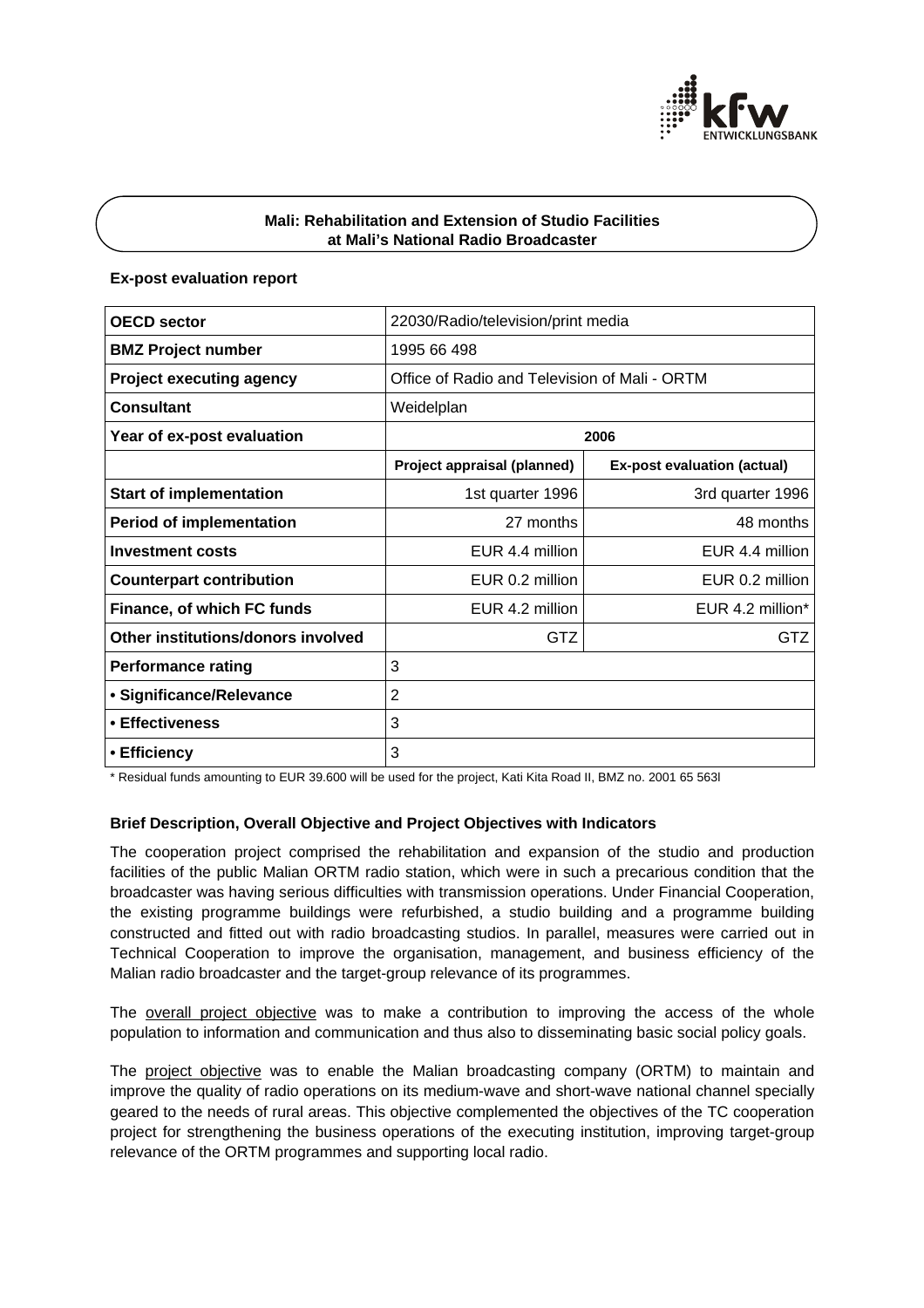Indicators: No indicator was defined for the overall objective. The indicators for project objective achievement were:

- Preproduced broadcasts by the national programme amounting to at least 30% of total broadcasting time
- Increase in the production factor (production time/broadcasting time) to 3.5
- Utilization of the two fully-equipped production studios for a total of at least 130 hours per week
- Equipment downtimes in broadcasting operations of the national channel not exceeding 0.5% of total air time and 1.0% of total production time

#### **Programme Design/Major Deviations from Original Programme Planning and Main Causes**

Apart from minor changes in design, the FC measures were mainly carried out as planned. These were:

- Rehabilitation and construction measures (refurbishment of the existing programme building, construction of a second programme building, construction of a technical building for 4 studios) and installation of emergency power supply for these buildings
- Studio equipment (instruments and systems for 1 broadcasting studio, 2 production studios for voice recordings and 1 production studio fitted out for music productions, measuring and testing instruments, workshop facilities and spare parts for technical studio facilities) and instruction and training of operatives on specific equipment
- Consultancy services for advice and support of the executing agency in preparing and implementing the project

The floorspace for the new studio and programme building was extended in detailed planning to meet requirements. The consultant assignment turned out to be much more extensive (planned: 36 expertmonths; actual: 56 expert-months) due to delays. As against the original plan of partial equipment, the studio was fully redesigned and newly equipped as a studio for music productions to enable the national production of music broadcasts/recordings. No changes were made to the technical specifications.

Substantial deviations occurred in the implementation timetable, which was prolonged from the planned 27 months to 48 months. The reasons for this were lengthier tendering procedures and contractual negotiations with the building contractor as well as delays in construction works, for which the company and the executing institution were both partly to blame. As a result, ORTM has adequate floorspace and extended production capacities, which are expected to meet requirements for the next 10 years. Altogether, we assess the implementation plan as adequate. It was not responsible for the delays that occurred. A sample audit of the application of funds found no indications of any misallocations.

The project under review was implemented in cooperation with GTZ. The TC measures aimed at extending and improving the services of the national radio network ORTM by strengthening technical and non-technical capacities and rationalizing operations. Due to the delays in executing the contruction works and the 30% cut in the TC budget, the transition between the term of the TC project and the operating phase of the new or refurbished buildings and facilities turned out to be considerably shorter than planned. The advisory services rendered by GTZ focused on the organizational and operational structure, financial reporting and the informatization of the ORTM administration. Not enough attention was paid to non-technical issues, such as cooperation with local radios and improving the target-group relevance of the radio programme. Even though training in these areas would have been of benefit, the TC measure has enabled the executing institution to run the station in a technically and administratively efficient way and with improved transparency.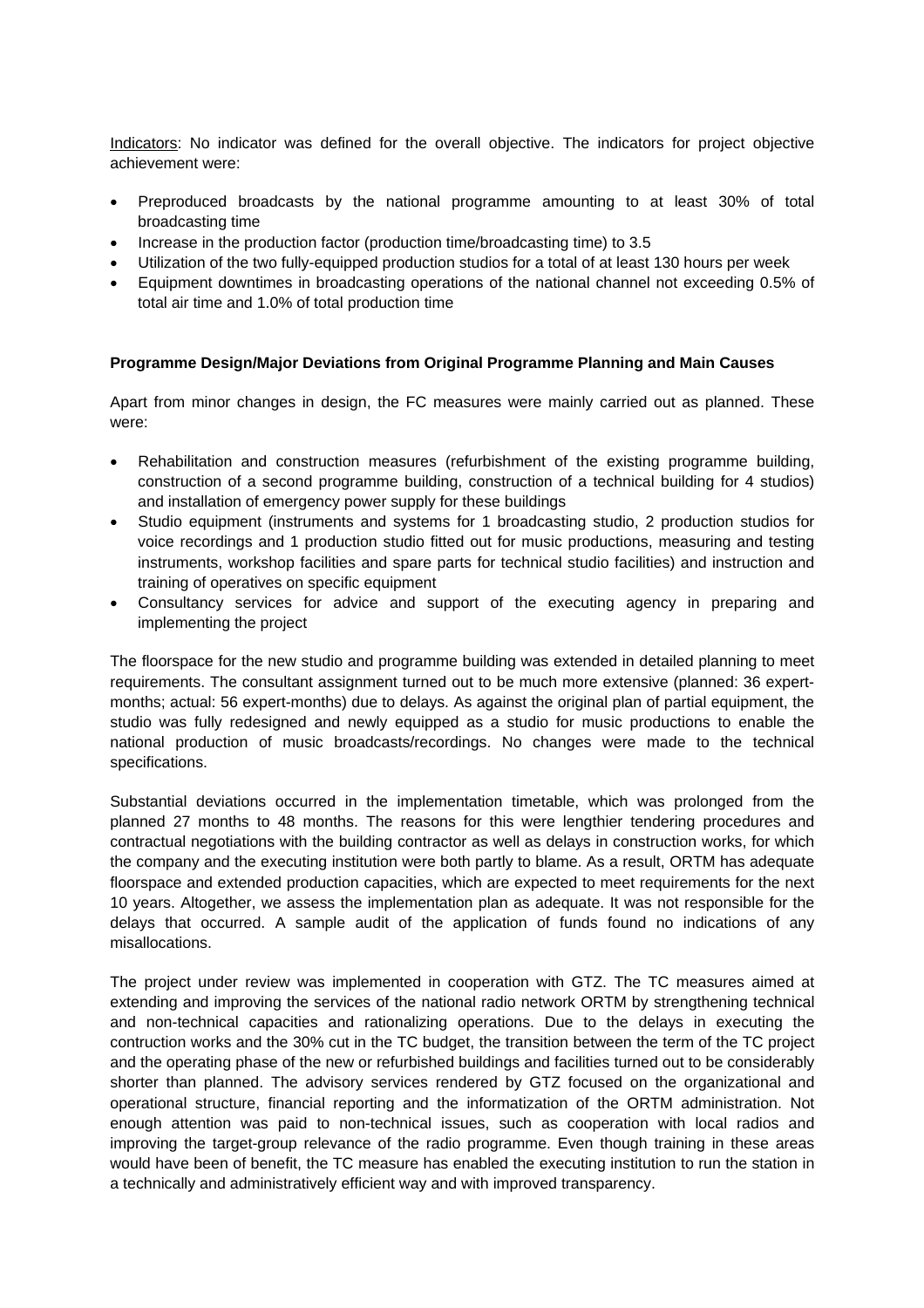### **Key Results of Impact Analysis and Performance Rating**

The radio landscape in Mali has changed drastically in the last 10 years since project appraisal. Due to the expansion of transmission to rural areas the number of radio sets in the country has increased from about 1 million to 2.5 million and the number of radio listeners has tripled from 2 million to 6 million. Another clear change is the emergence of private broadcasters, which have increased from 12 (1995) to 200 (2005). Added to this are 58 new local public stations that broadcast about 10 hours a day on ultrashort wave. The number of international broadcasters (including RFI, BBC, Deutsche Welle, Radio Beijing) has also risen from 3 to 6. So altogether, there has been an enormous increase in access to information and communication for the Malian population and diversity of opinion in the country. In a list on the state of press freedom worldwide issued by Reporters Without Borders in 2005, Mali came 37th out of 167 countries assessed, with only 5 countries in Sub-Saharan Africa recording a better ranking.

Besides its existing nationwide medium-wave transmissions, the national channel (ORTM First Channel) has now increased its regional short-wave stations from 3 to 5. The regional transmitters have an outreach of 60 to 100 km and are on the air about 120 hours a week. Their programme is partly broadcast by the national channel and generally geared more to educational and rural themes. Women/child/health topics make up as much as about 7% of the programme. Special importance was attached at project appraisal to promoting rural broadcasting. On the one hand, owing to its thematic focus, rural radio is especially suitable for reaching the rural, poorer population, also in remote areas; on the other, it had evidently been repeatedly neglected due to 'urgent' reporting from Bamako and general preferential treatment for television in ORTM resource allocation. Today, various indicators point to a distinct improvement: The rural radio programme has been upgraded to the status of a separate division in the ORTM organization and this division has sufficient floorspace and production capacities to produce its programmes since the buildings rehabilitated and constructed in the project became operational.

As to the executing institution and its financial position, converting the state-owned enterprise with its civil-servant staff into a public-law broadcasting company proved to be difficult and encountered much in-house opposition. Reforms have made slow progress only. The introduction of a TV and radio licence fee as planned at appraisal is still pending and in our assessment will not happen in the foreseeable future, either. Furthermore, ORTM has been increasingly dependent on government funds in recent years, since its own income (advertising, sale of broadcasting time) has not kept up with rising costs. Still amounting to 36% of total revenue in 2003, own income in 2006 is estimated at about 30% in 2006. Despite rising state subsidies, ORTM has been making losses since 2000, depleting its original state-funded capital base of about FCFA 5,170 million (EUR 7.88 million) to about half in 2004. Added to this, 38% of fixed assets had already been written off in 2004 so that reinvestments will need to be made. According to the executing institution, finances have not impaired regular operations (till now). The unsustainable finance policy or permanent underfinancing can be expected to cause technical disruptions in the medium to long term. An initial sign of unsustainability is that although the maintenance personnel of the executing agency can remedy most technical failures and downtimes in due time it will prove difficult if outside maintenance services have to be purchased. This is the case for the digital sound mixer in the music studio, for example, which has been faulty for quite some time and can neither be repaired in-house nor by specialist firms for evident lack of funds. The resultant downtimes are currently compensated for by the manual mixing unit (backup). There are other sustainability risks due to a lack of preventive maintenance but owing to their construction the digital components of the studio equipment require much less servicing than the analog units previously used. The sustainability risks are also lower because the project measures procured an extensive stock of spare parts.

Overall objective: The project has made a contribution to improving access to information and communication in the country. This is evidenced by the expansion of ORTM's regional programme and the stability of the national channel's broadcasting operations on air for over 126 hours a week. The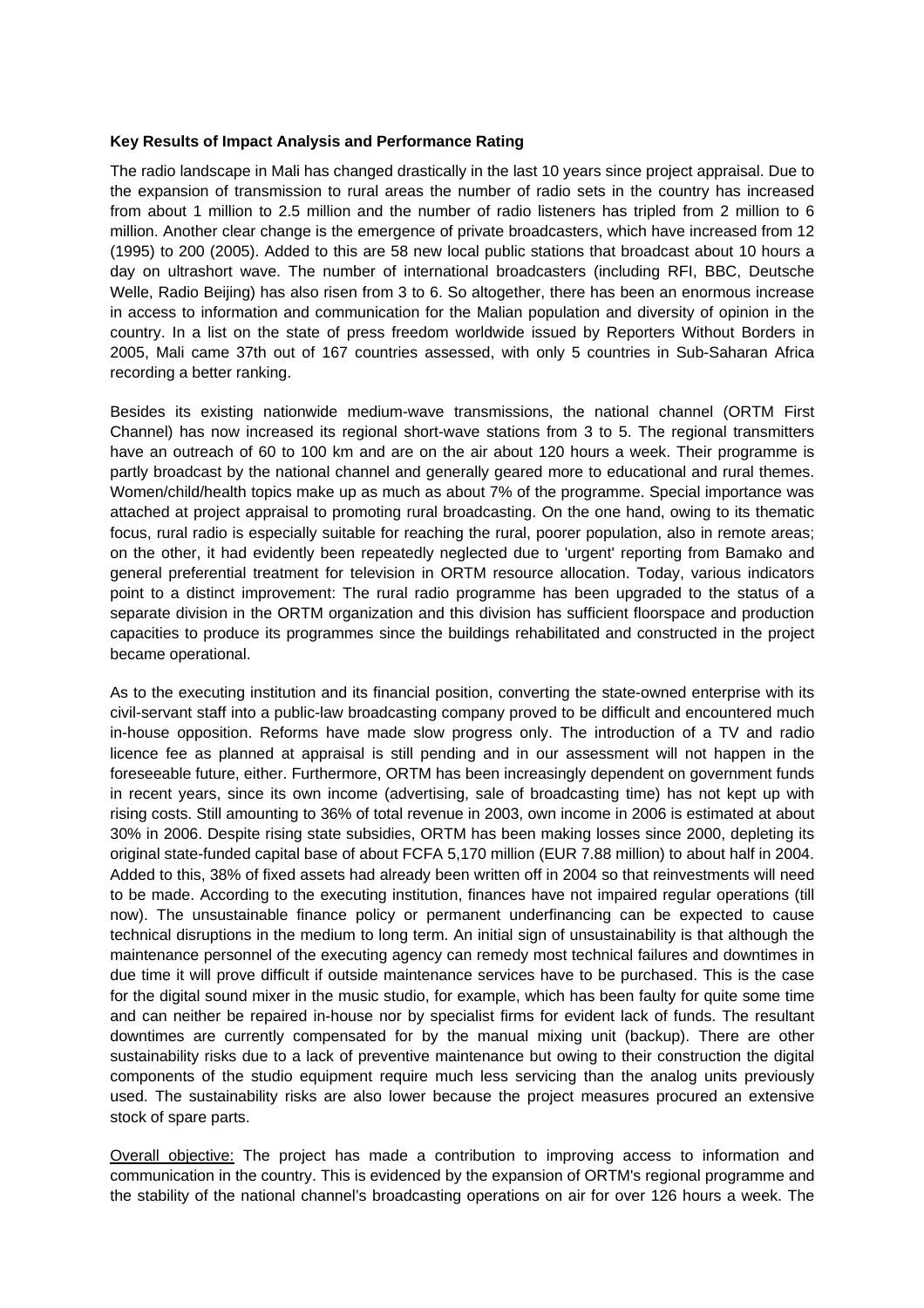ratio of programmes broadcast in French has diminished since project appraisal from 57% to 50% with a corresponding increase in local-language transmissions. This has brought the broadcaster closer to the target group nationwide. The share of rural radio/culture/education/religion on the national channel has also risen from 22% to 31%, although this has been at the expense of current affairs information and debates, which fell from 36% to 27%. The programme's public-benefit role is stipulated in media legislation. In the decree of 23 October 1996, the tasks of the Office of Radio and Television of Mali (ORTM) were defined and adopted by the Malian government in the form of functional specifications. Even though this document does not prohibit government influence on ORTM or limit its scope in the best way, it does specify ORTM's duty to produce a politically and socially balanced programme along pluralistic lines. As mandated, ORTM contributes to democratization, decentralization and the advancement of national unity. Freedom of the press in Mali is rated as good by regional standards. A study by the Freedom House Foundation confirms that ORTM is also critical of the government in its reporting.

Altogether, the project objective of enabling ORTM to maintain and improve the quality of broadcasting on its national channel can be deemed to have been met. Before project start, the condition of the technical equipment at the executing agency was extremely precarious, jeopardizing broadcasting operations. The project has laid the infrastructural and technical foundation for proper operation for at least the next ten years. The information from the executing institution on downtimes in broadcasting operations of approx. 0.5% due to power failures, which are, however, compensated very quickly by the emergency generating sets, confirm the basic soundness of the technical facilities. No information is available on downtimes in production operations, but they ought to have caused few problems so far, as studio operations allow sufficient idle time to offset interruptions.

The equipment is far from fully utilized and only a part of the project's quality indicators have been met: According to the executing agency the share of preproduced broadcasts has risen to about 60% of broadcasting time (indicator at least 30%), but this figure contradicts the others on utilization of the production studios. The studios are run in one-shift operation and are evidently not always in parallel use. The indicator of 130 hours utilization for both new production studios would entail using them for at least 9 hours a day, seven days a week, which is unlikely, and at just under 2, the production factor falls well short of the target indicator of 3.5. More substantive training and explanatory work should have been done at the executing institution, which was not (no longer) carried out for lack of funds in the TC project.

The project did not aim at any environmental improvements and no major environmental pollution was caused, either. The project afforded scope for improving gender equality, which was in part made use of, since the programme includes quite a few programmes on the status of women and health and family issues. The project did not aim explicitly at improving governance. However, improving information in the population is an essential prerequisite for this. The project has no direct impacts on reducing income poverty, but informational programmes on health that educate the audience about health hazards and protective measures, for example, make an indirect contribution to poverty reduction.

Altogether, we assess the developmental efficacy of the project as sufficient (Rating 3), based on the following subratings:

The project objective has been achieved in sufficient measure, as the technical and organizational conditions for proper broadcasting operations have been met without which the executing agency would no longer have been able to perform its tasks. This must be qualified by the relatively low utilization of the production studios, though. The actual production factor attained (i.e. the ratio of studio time to broadcasting time) fell well short of the target (actual: 2; planned: 3.5). The almost complete lack of a preventive maintenance and insufficient finance pose sustainability risks in the medium to long term. These are are, however, mitigated by the ability of ORTM personnel to carry out many repairs themselves and the adequate stock of spare parts for this financed from project funds.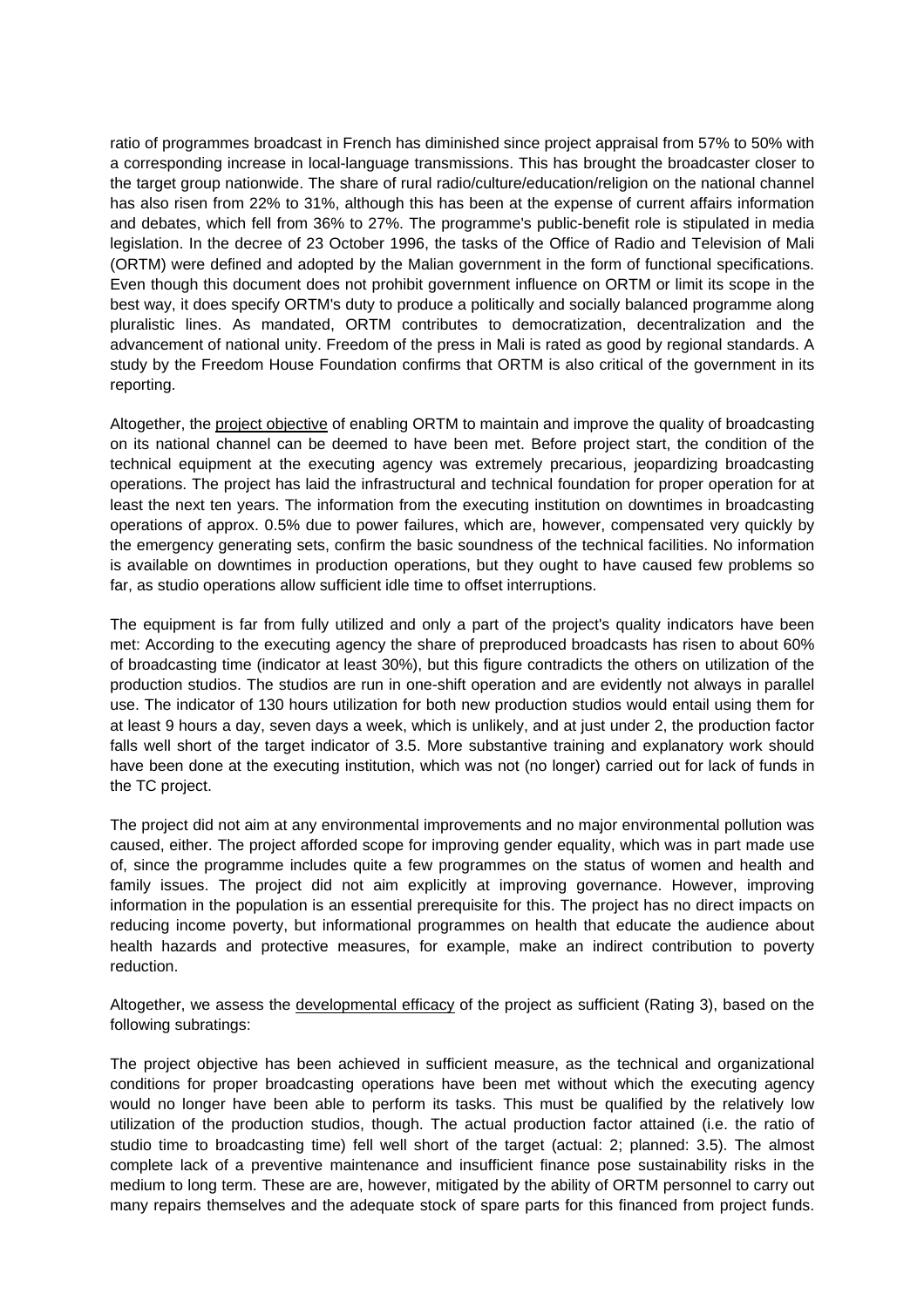Added to this, the partial use of digital technology reduces the maintenance requirements for studio equipment. Altogether, we judge the effectiveness to be sufficient (Subrating 3).

The rationale that improving equipment in the national public-law broadcasting company whose programmes are received by large parts of the population could make a contribution to improving the population's access to information is plausible (relevance). As to significance, the first channel of ORTM is currently the only one in the Malian media landscape (with the exception of some foreign broadcasters) that can assure the continuous communication of important cultural, health, political and administrative information throughout the whole of the national territory. Fifty per cent of the programme is transmitted in the various national languages, so that it provides a uniform source of information and communication for the whole population. Democratization, decentralization and the promotion of national unity are part of the national channel's broadcasting mandate. It differs in this respect from the independent broadcasters, which devote a much higher percentage of air time to music and games (significance). The project has made a crucial contribution to maintaining this service. The conditionalities as part of the project have also speeded up the implementation of the government agreement with ORTM and its reorganisation as an institution under public law, which has had a beneficial effect on the quality of information by lessening direct (party) political influence on it. The distinct increase in the number of radio sets (approx. 1 million at project appraisal to approx. 2.5 million in 2005), which cannot be directly attributed to the programme measures, has considerably enlarged the role of radio as an information medium for the population. We assess the significance/relevance as satisfactory (Subrating 2).

The higher consultancy costs (+35%) due to delays in contract placement and construction works were detrimental to the project's production efficiency. The allocative efficiency of the project can rate as good since radio still serves as the main source of information for the population, particularly in rural regions, despite the spread of television. Radio licence fees are not charged but given the administrative capabilities in Mali this would hardly be feasible. Altogether, we judge the efficiency of the project to be sufficient (Subrating 3).

## **General Conclusions**

An adequate provision of spare parts to the executing institution for studio equipment also makes sense because these are often difficult to procure later due to technological progress and the executing institution frequently lacks sufficient funds to pay for a whole set of new equipment.

## **Key**

| Developmentally successful: Ratings 1 to 3 |                                                                |  |
|--------------------------------------------|----------------------------------------------------------------|--|
| <b>Rating 1</b>                            | Very high or high degree of developmental efficacy             |  |
| <b>Rating 2</b>                            | Satisfactory developmental efficacy                            |  |
| <b>Rating 3</b>                            | Overall sufficient degree of developmental efficacy            |  |
|                                            |                                                                |  |
| Developmental failures: Ratings 4 to 6     |                                                                |  |
| <b>Rating 4</b>                            | Overall slightly insufficient degree of developmental efficacy |  |
| <b>Rating 5</b>                            | Clearly insufficient degree of developmental efficacy          |  |
| <b>Rating 6</b>                            | The project is a total failure                                 |  |

**Criteria for Evaluating Project Success**